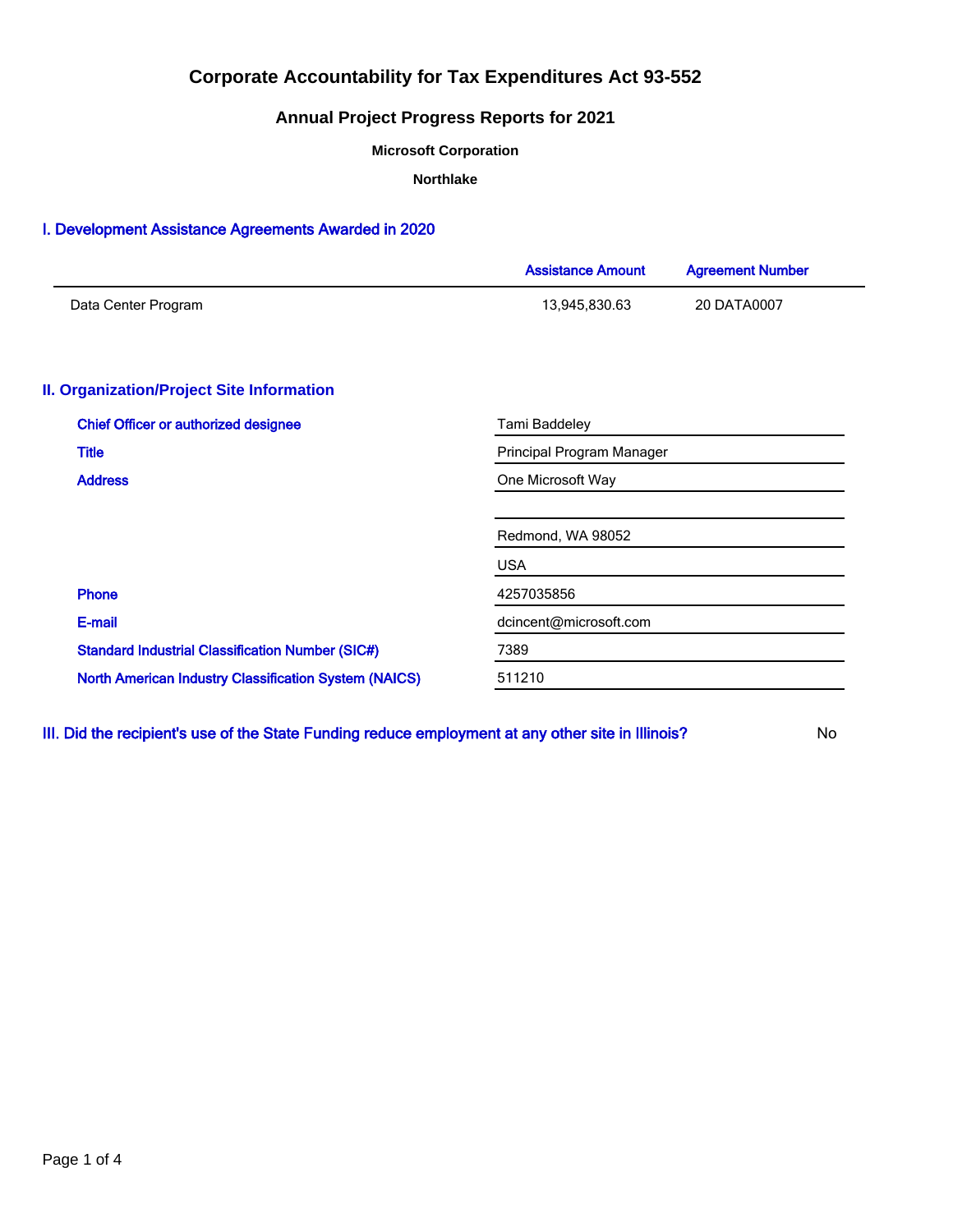## **Annual Project Progress Reports for 2021**

#### **Microsoft Corporation**

**Northlake**

### **IV. Job Creation and Retention Data**

| <b>Program Type</b>     | Data Center Program |
|-------------------------|---------------------|
| <b>Agreement Number</b> | <b>20 DATA0007</b>  |
| Assistance Amount       | 13.945.830.63       |

| <b>Report Header Definitions</b> |                                          |  |  |  |
|----------------------------------|------------------------------------------|--|--|--|
| Wages                            | Average Annual Salary by Classifications |  |  |  |
| <b>Full-Time</b>                 | l Permanent Full-Time                    |  |  |  |
| +/-                              | Gain or (Loss)                           |  |  |  |

### **Number of Employees At the Time of Application**

| <b>Job Classification</b> | <b>Avg Annual Salary</b> | <b>Positions</b> | <b>Full-Time</b> | <b>Part-Time</b> | <b>Temporary</b> |
|---------------------------|--------------------------|------------------|------------------|------------------|------------------|
| <b>Operations</b>         | 84450.00                 |                  |                  |                  |                  |
| Maintenance               | 83075.00                 | 15               | 15               |                  |                  |
| <b>Totals:</b>            |                          | 20               | 20               |                  |                  |

### **Number of Employees As of the Date of the Report (12/31/2021)**

| <b>Job Classification</b> | <b>Avg Annual Salary</b> | <b>Positions</b> | <b>Full-Time</b> | $+/-$ | <b>Part-Time</b> | $+/-$ | <b>Temporary</b> | $+/-$ |
|---------------------------|--------------------------|------------------|------------------|-------|------------------|-------|------------------|-------|
| Operations                | 144161.67                | 18               | 18               | 13    |                  |       |                  |       |
| Maintenance               | 91094.65                 | 20               | 20               | G     |                  |       |                  |       |
| Totals: I                 |                          | 38               | 38               | 18    |                  |       |                  |       |

### **Number of Jobs Stated in the Agreement that would be Created at the Site as a Result of Assistance**

| <b>Job Classification</b> | <b>Avg Annual Salary</b> | <b>Positions</b> | <b>Full-Time</b> | <b>Part-Time</b> | <b>Temporary</b> |
|---------------------------|--------------------------|------------------|------------------|------------------|------------------|
| <b>INONE</b>              | 0.00 l                   |                  |                  |                  |                  |
| <b>Totals:</b>            |                          |                  |                  |                  |                  |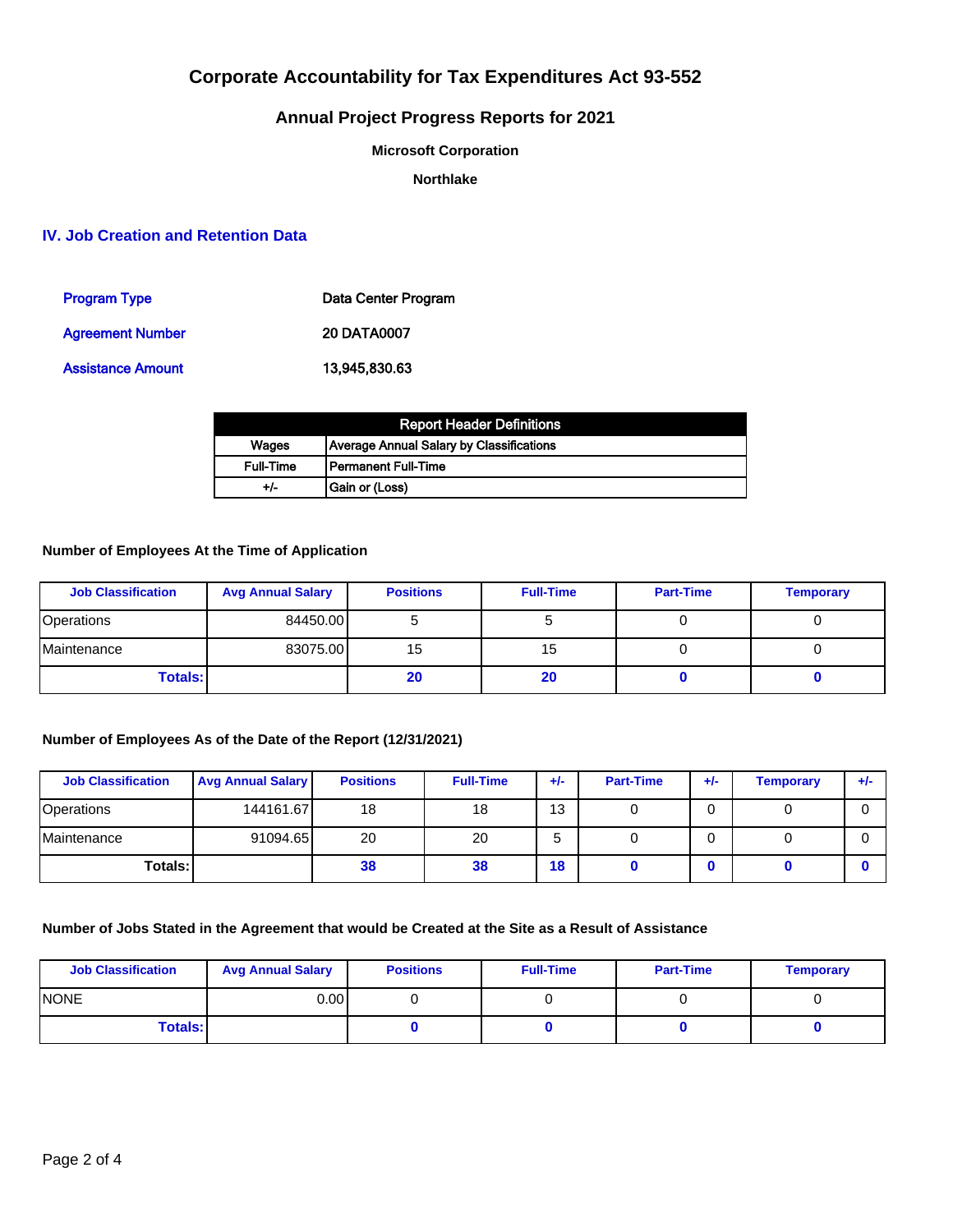### **Annual Project Progress Reports for 2021**

#### **Microsoft Corporation**

#### **Northlake**

#### **Number of Jobs Stated in the Agreement that would be Retained at the Site as a Result of Assistance**

| <b>Job Classification</b>  | <b>Avg Annual Salary</b> | <b>Positions</b> | <b>Full-Time</b> | <b>Part-Time</b> | <b>Temporary</b> |
|----------------------------|--------------------------|------------------|------------------|------------------|------------------|
| <b>Operations</b>          | 84450.00                 |                  |                  |                  |                  |
| <i><b>IMaintenance</b></i> | 83075.00                 | 15               | 15               |                  |                  |
| Totals: I                  |                          | 20               | 20               |                  |                  |

#### **Number of Full-Time Permanent Employees Anticipated To Be Hired at this Site on 12/31/2021**

| <b>Job Classification</b> | Anticipated Starting Dates   Number of Positions to be   Average Annual Wage per<br><b>Hired in this Category</b> | <b>New Employee</b> | <b>Total New Payroll to be</b><br><b>Created</b> |
|---------------------------|-------------------------------------------------------------------------------------------------------------------|---------------------|--------------------------------------------------|
| <b>INONE</b>              |                                                                                                                   | \$0.00              | \$0.00                                           |
| <b>Totals:</b>            |                                                                                                                   |                     | \$0.00                                           |

#### Job Creation Data Explanatory Notes

If the change (gain/loss) in the number of full-time permanent employees as of the date of the report plus the number of full-time permanent employees anticipated to be hired after date of the report does not equal the number of full-time permanent employees stated in the Agreement that would be created at the site as a result of the assistance, then please explain why not:

Microsoft has hired more employees than are required by the agreement.